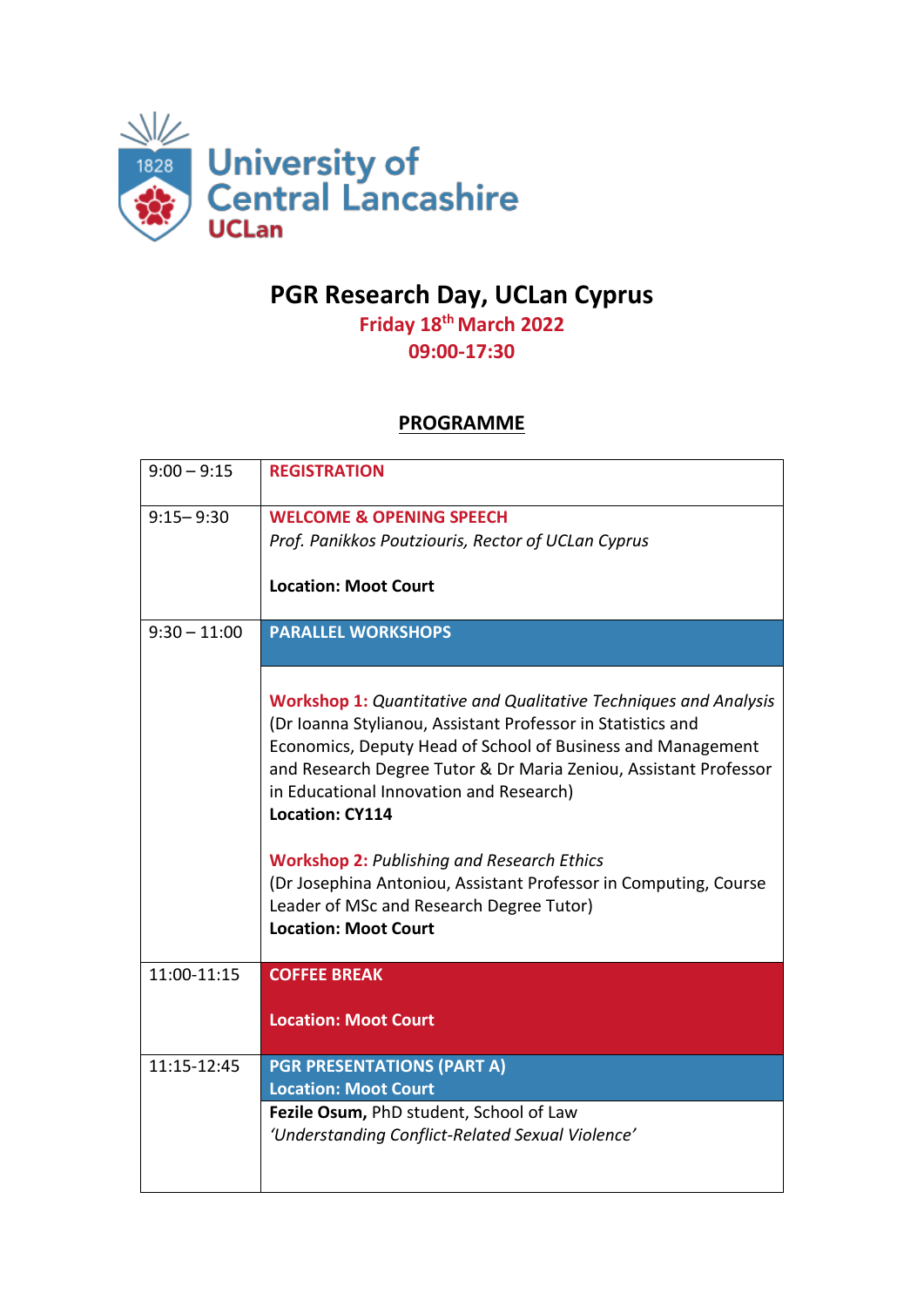|             | Christos Amyrotos, PhD student, School of Science<br>'Adaptive Visualizations for Enhanced Data Understanding and<br>Interpretation'                                                                                                           |
|-------------|------------------------------------------------------------------------------------------------------------------------------------------------------------------------------------------------------------------------------------------------|
|             | Katerina Chrysostomou, PhD student, School of Law<br>Can child soldiers be prosecuted for the commission of crimes<br>under international law?                                                                                                 |
|             | Christos Zenios, PhD student, School of Science<br>'Investigating the effect of the dialogic argumentation on the<br>frequency of cyber-bullying and cyber-victimisation in university<br>students'                                            |
|             | Denis Petrov, PhD student, School of Science<br>'A holistic approach to the analyses of external load in professional<br>football players and the interpretation of injury related risk<br>variables interpreted with GPS tracking technology' |
|             | <b>Stavroula Andreou, PhD student, School of Science</b><br>'Misconceptions, attitudes, and stigma toward minor-attracted<br>people: An Expert panel Delphi study'                                                                             |
| 12:45-13:30 | <b>LUNCH BREAK</b>                                                                                                                                                                                                                             |
|             |                                                                                                                                                                                                                                                |
| 13:30-15:00 | <b>Location: Cafeteria</b><br><b>PGR PRESENTATIONS (PART B)</b>                                                                                                                                                                                |
|             | <b>Location: Moot Court</b>                                                                                                                                                                                                                    |
|             | Nicos Kasenides, PhD student, School of Science<br>'Models, methods, and tools for developing MMOG backends on<br>commodity cloud platforms'                                                                                                   |
|             | Zvonko Peljha, PhD student, School of Science<br>'Establishing the relationship between selected physical fitness<br>parameters and the efficiency in elite Olympic clay target shooting'                                                      |
|             | Daniela Amura, PhD student, School of Business<br>'Sustainable FDIs in Bulgaria: Attracting Sustainable FDIs in<br>support of SDGs'                                                                                                            |
|             | Pinelopi Charalampous, PhD student, School of Law<br>'The use of Artificial Intelligence Systems in Healthcare: A path to<br>legislation'                                                                                                      |
|             | Andrey Sesyuk, PhD student, School of Science<br>'3D Localisation for Internet of Things Systems'                                                                                                                                              |